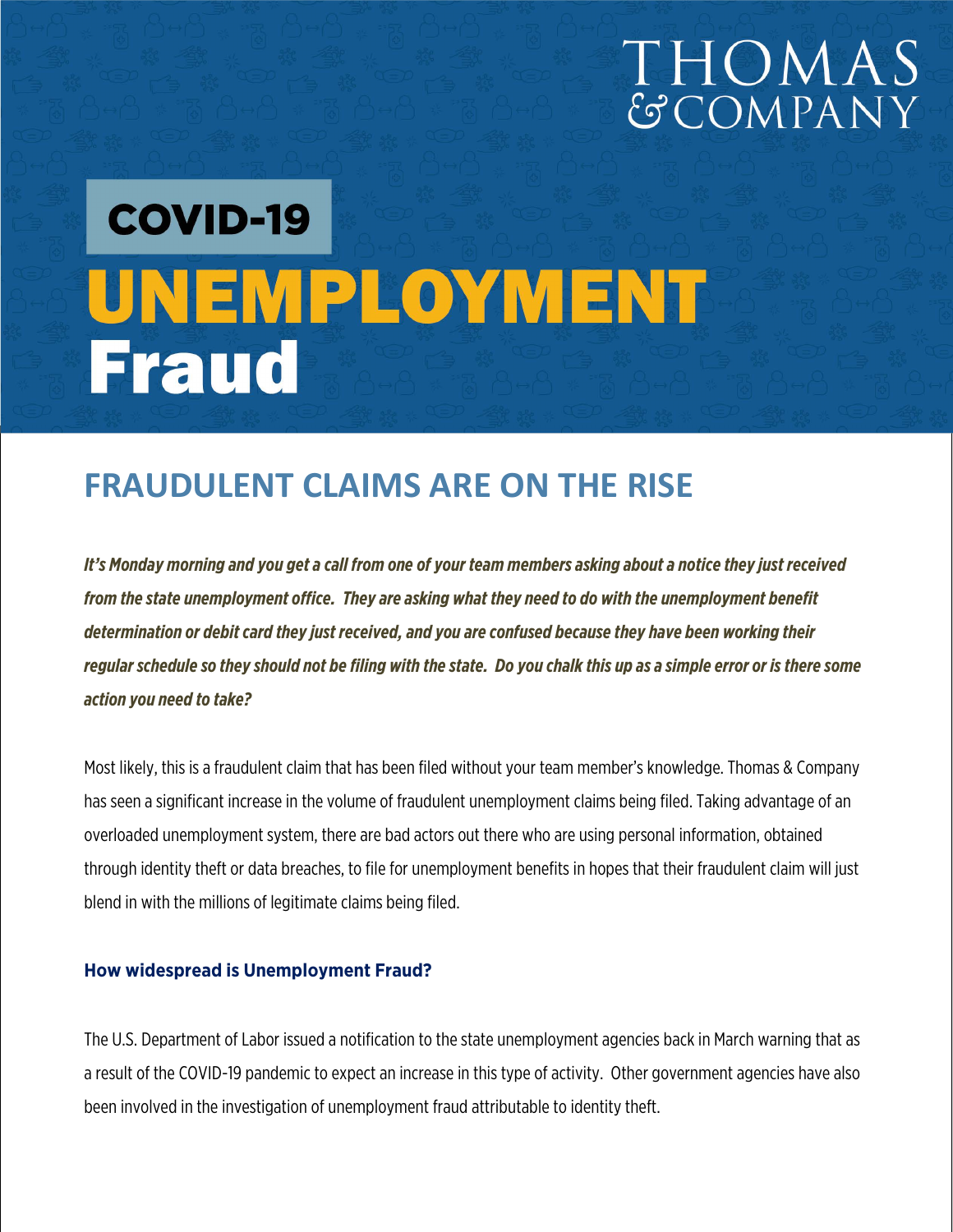

### The U.S. Secret Service issued an alert in May reporting information was received that indicated a Nigerian fraud ring was exploiting the COVID-19 crisis and was committing large scale fraud against state unemployment insurance programs.

Although certain states were being targeted initially, the US DOL indicated it was extremely likely every state was vulnerable and would be targeted. The FBI is also involved in the investigation of this activity and issued a press release in July confirming there has been a spike in fraudulent unemployment claims being filed related to the COVID-19 pandemic that involved the use of stolen personal information. The report indicated stolen identities are being obtained using a variety of techniques that include the online purchase of stolen PII, information available as a result of previous data breaches, computer intrusions, and from public websites and social media accounts, among other methods.

#### **How can Thomas & Company help?**

We identified an increase in this type of activity in the states mentioned in the alert, and as indicated, it has spread to other state agencies. When unemployment fraud began to rise a few years ago, Thomas & Company senior management had the opportunity to engage with numerous state unemployment fraud investigators, FBI agents, Special Agents with the U.S. Department of Labor and representatives with the Attorney General's office in several states.

> One of the objectives of these meetings was to determine what actions can be taken when an unemployment claim has been fraudulently filed using the identity of another person.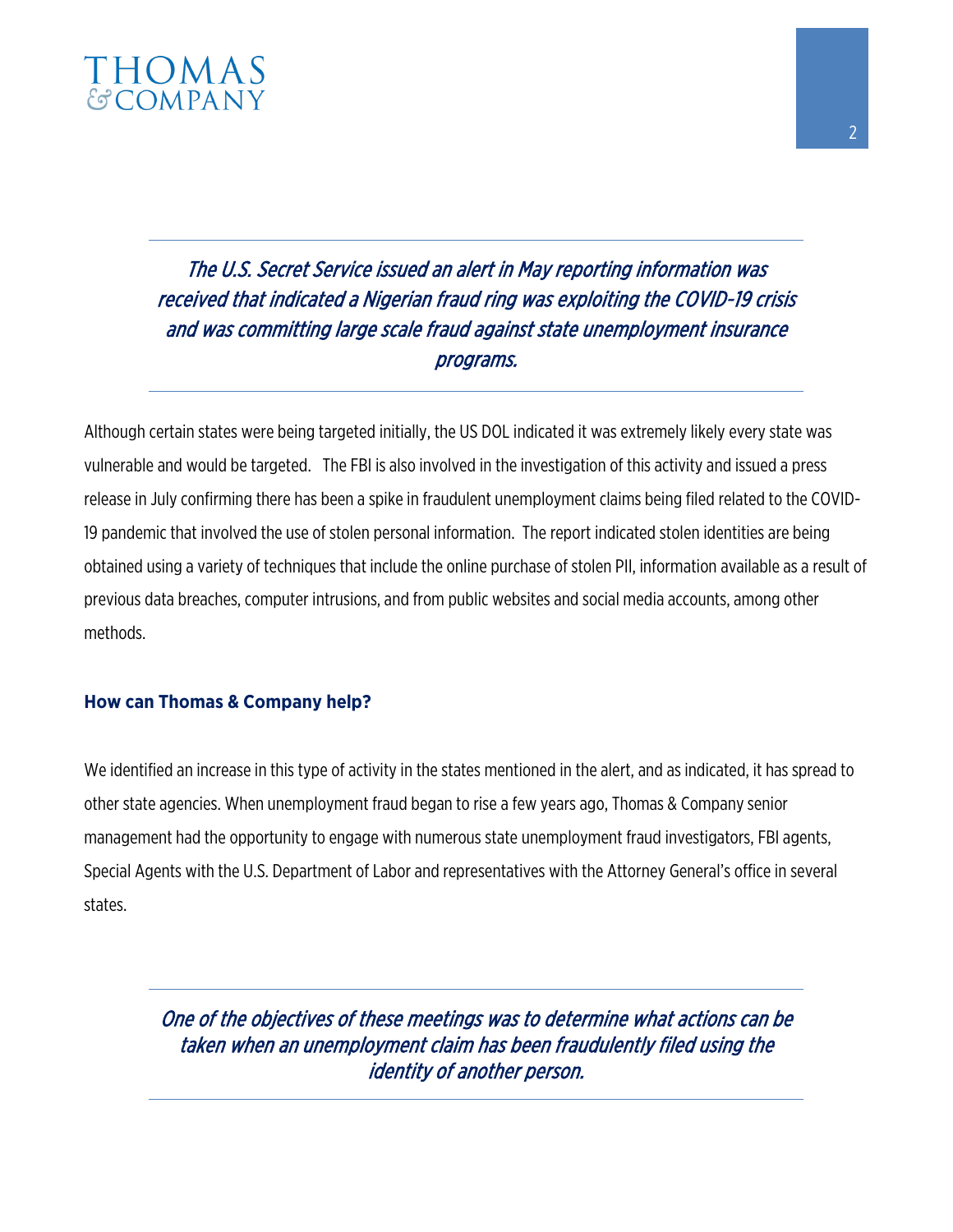# **THOMAS**<br>GCOMPANY

The first step is for Thomas & Company, or any employer, to file a response with the unemployment agency to alert the state that a claim was fraudulently filed using the identity of an active team member. Please be aware that team members at all levels of the American workforce have had their identity used to file fraudulent unemployment claims, up to and including corporate CEO's. The fraud investigators we partnered with also recommended that the team member contact the fraud unit directly to report that their identity has been used to file a claim for UI benefits. This allows the fraud investigators to obtain information directly from the fraud victim to help resolve the case.

We will provide you with a state specific memo that outlines exactly what actions need to be taken and provide you with the state specific contacts and procedures to report the possible fraud. Based on recommendations provided by the majority of government agents we have partnered with; the memo also includes:

• A link to the Federal Trade Commission website for identity theft that has detailed information on the actions a victim of identity theft should take to protect themselves from further use of their stolen identity. • The memo also includes the contact information for our Vice President of Regulatory Affairs in the event a client or their team member has any questions or wish to have a discussion concerning this issue.

We also have prepared an Employer Guide for fraud, including identity theft, that is available to our clients and their team members. This guide is included on the next few pages and can be shared with your team members. In consideration of the current volume of fraudulent claims being filed as a result of identity theft, Thomas & Company is making regular revisions to the guide including updating state contact information as individual agencies are making changes in how this type of fraud can be reported due to the increased activity.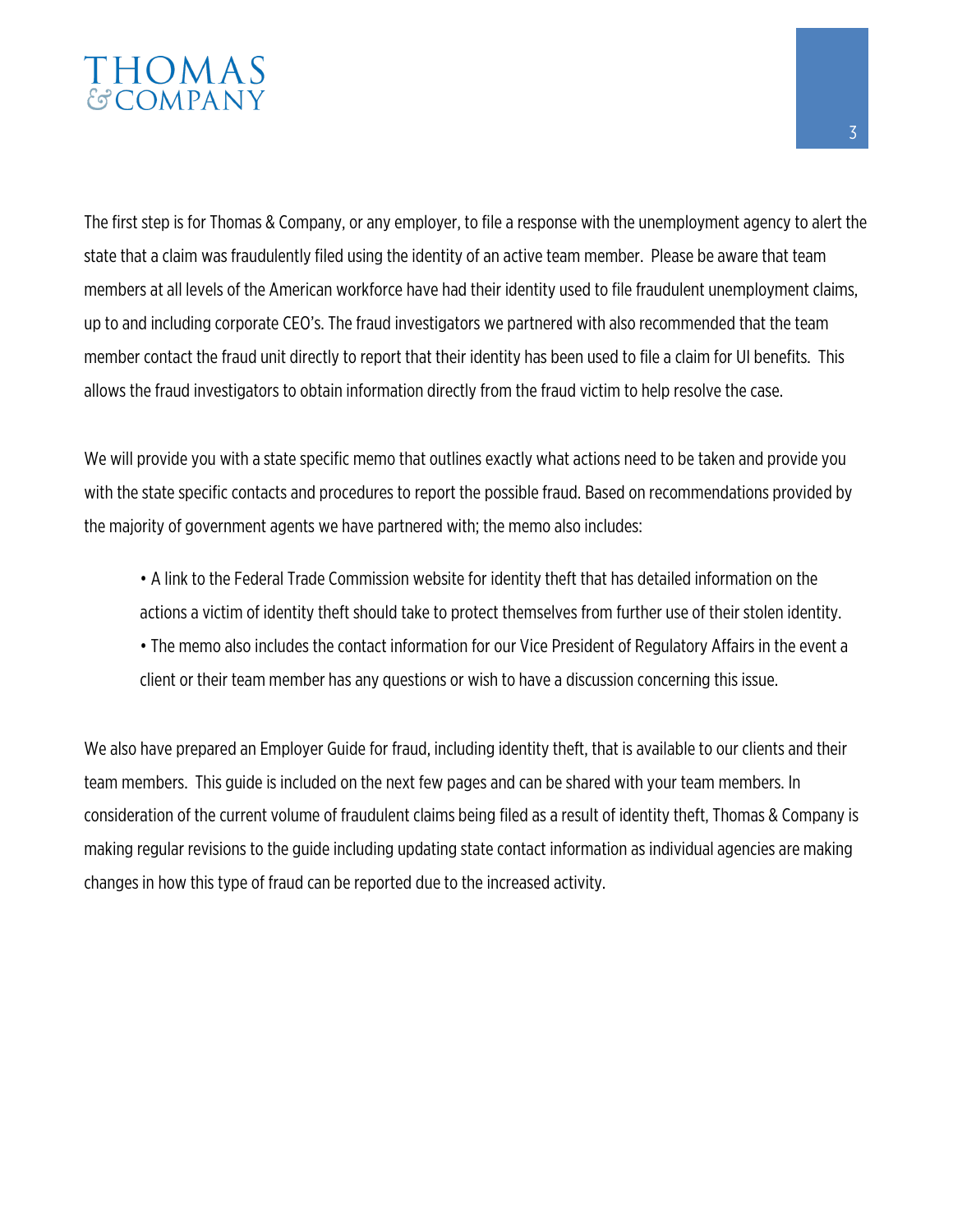# THOMAS<br>&COMPANY

#### **How do you spot these fraudulent claims?**

Some cases are easy to spot – your CEO calls and asks why he has received information from the state about a claim. That is most likely a fraudulent claim. If you receive a claim for someone who is still employed and they did not file for unemployment, or a claim for someone who has never been employed by your company, this could be a sign of unemployment fraud.

#### **Why is reporting fraudulent claims so important?**

Even though most claims filed due to COVID-19 will not be directly charged to your account, the monies paid out by the states to the 32 million unemployment workers – or one in every five people in the US workforce - are draining the state trust funds. Although the federal government is fully funding the additional benefits under the CARES Act, the act doesn't include funding to help states finance the huge increases in regular unemployment insurance benefits. When the state trust fund balances are depleted, the state's raise employers tax rates to build those balances back up. It will take years for the state trust funds to recover to pre-pandemic levels meaning that your tax rates can be impacted for years to come.

#### **What should my team member do if they think they have been a victim of fraud?**

Just as importantly, the impact to your team member should not be ignored. At best, their identity was only used to file for unemployment benefits. Unfortunately, in some cases, their identify may be used in other ways and they need to take actions to protect themselves and their identity from further harm. By following the guidelines that Thomas & Company has outlined with assistance from the various governmental agencies, they can quickly take actions to protect their identity from further harm. Please feel free to share this packet with any impacted team member.

It is recommended that the team member contact the state agency in question to report that their identity has been used to claim unemployment benefits. Filing a claim with another person's identity is a felony and is subject to prosecution. Therefore, the agency would like to obtain additional information for their case file. If our office receives a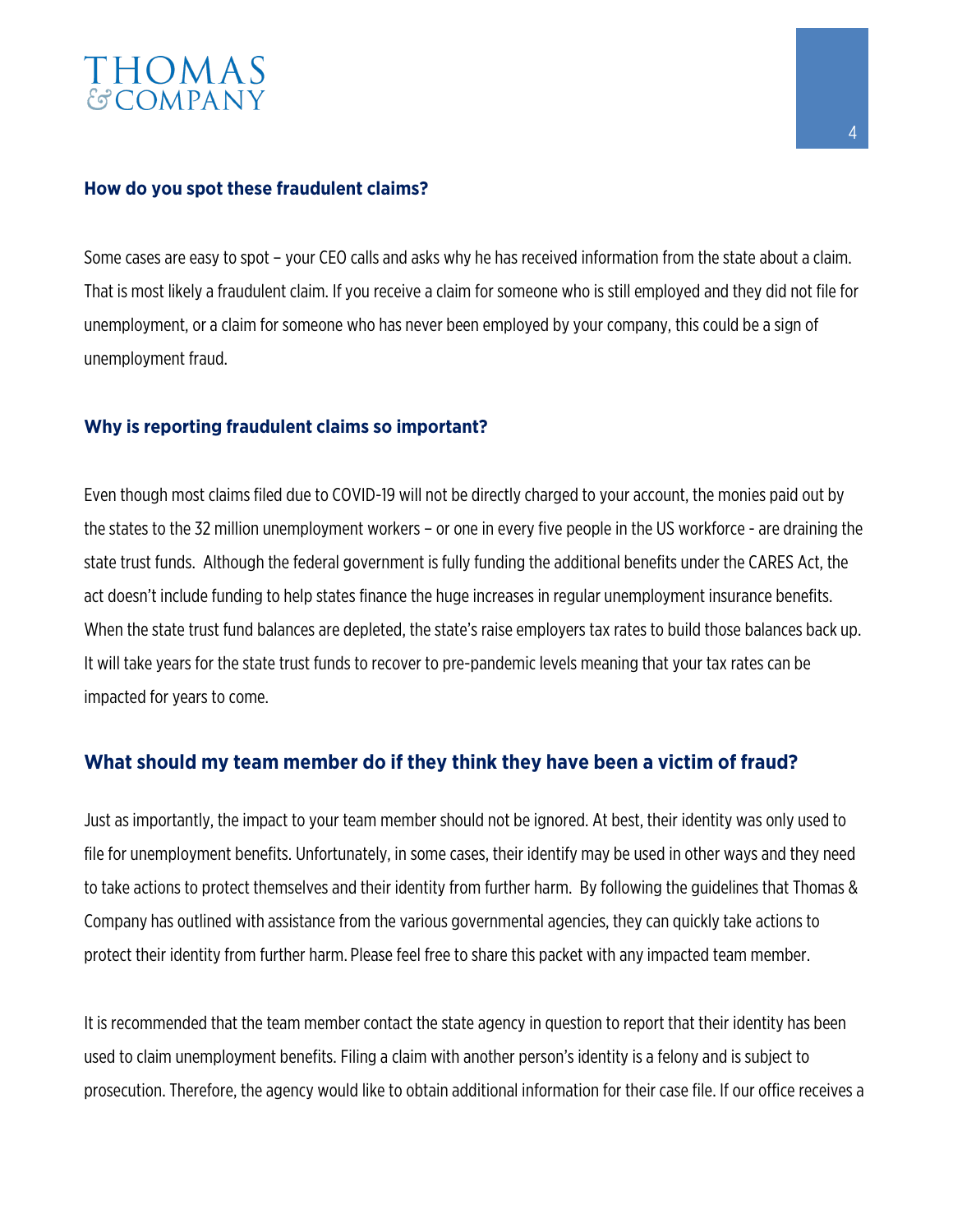### THOMAS **GCOMPANY**

fraudulent claim, we will file a response to indicate that the team member is job attached and has not filed a claim for benefits. We will also monitor the employer's account to ensure there are no erroneous charges associated with the claim.

The team member is also encouraged to review the Federal Trade Commission website [\(https://www.consumer.ftc.gov/features/feature-0014-identity-theft\)](https://www.consumer.ftc.gov/features/feature-0014-identity-theft) for additional information and guidance related to identity theft. Recommended actions include, but are not limited to:

- Contact bank and credit card companies.
- Communicate with the IRS and complete the form associated with identity theft.
- Contact all three of the credit reporting agencies to place a freeze on their credit report.
- Contact the Social Security Administration.

#### **How will this impact their ability to file for and collect unemployment benefits?**

A team member who has been a victim of identity theft will still be able to file for and collect unemployment benefits. The state will remove the fraudulent case from the record once a claim is determined to be fraudulent. However, some states will put a hold or lock on the team member's account to protect them from future fraudulent activity. In these cases, the team member may have to start the claim process with their state's fraud unit so that their claim can be unlocked. We have found that this often helps speed up the process and jumps them "ahead" in the line.

#### **Are there other types of fraud we should be looking for?**

While most of the fraudulent claims that we are seeing are the result of possible identity theft, there also may be more intentional acts of fraud committed by your team members such as:

- knowingly submitting false information;
- continuing to collect benefits when knowing oneself to be ineligible;
- not being able and available to work while certifying for benefits under state law;
- or intentionally not reporting wages or income while collecting full benefits.

The state workforce agencies conduct routine audits to identify these types of fraudulent activities and will make a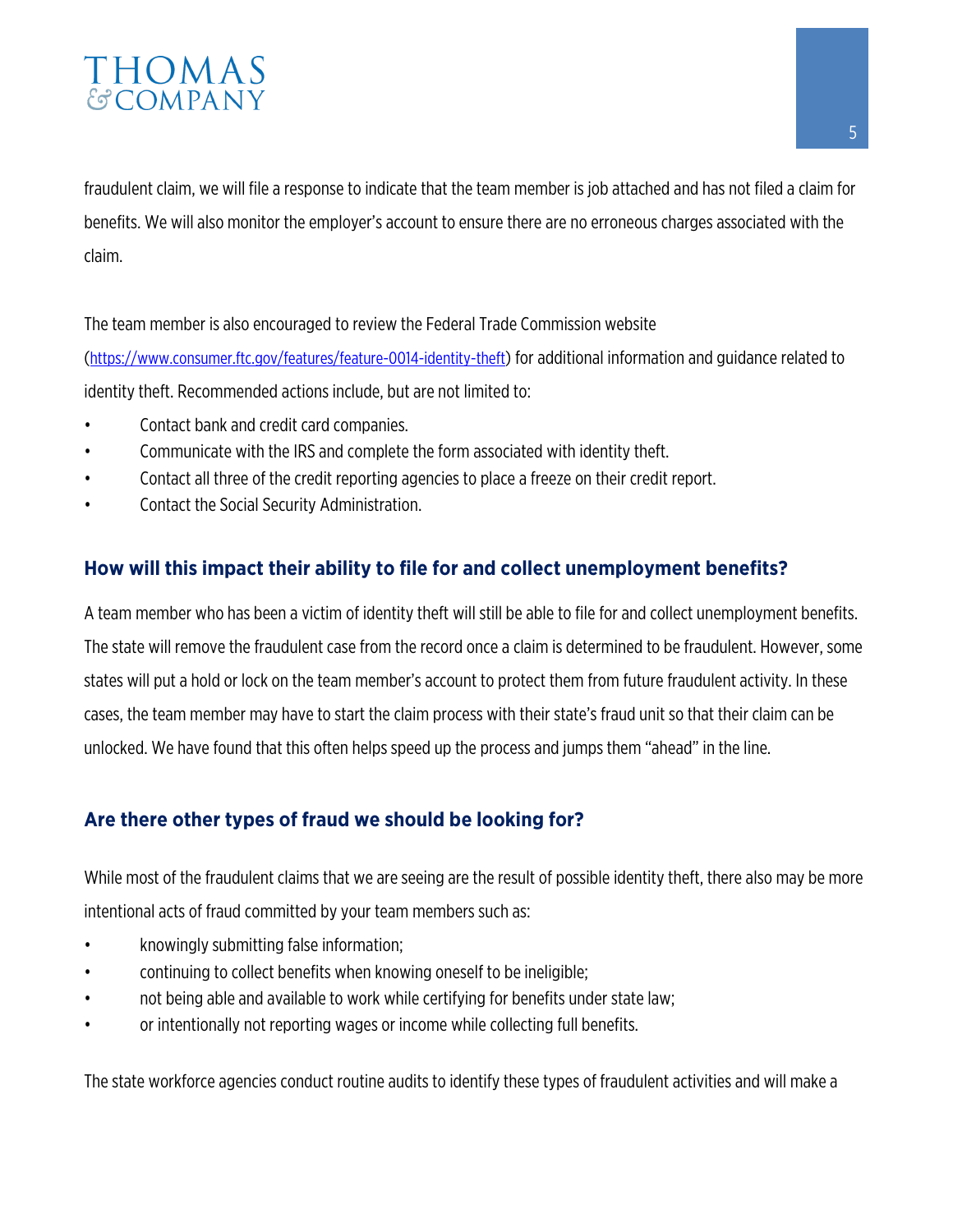### THOMAS **GCOMPANY**

determination if the act was intentional or a simple misunderstanding. If you are made aware of these types of activities, it is important to report them to protect your account and the Trust Fund balances.

#### **What are the penalties for intentional unemployment fraud?**

All states are required to assess a penalty of not less than 15% of the amount of the fraudulent payment. Other penalties under state unemployment insurance laws generally include:

- criminal prosecution with fines and/or incarceration;
- required repayment of fraudulently collected benefits;
- forfeiting future income tax refunds;
- and/or permanent loss of eligibility for unemployment compensation.

Commission of unemployment benefit fraud may also be prosecuted by the U.S. Department of Justice in federal courts under 18 U.S.C § 1341 or other appropriate federal statutes.

In addition to notifying Thomas & Company of suspected fraudulent activity, you should report the fraud to the State Workforce Agency and alert them of the following:

- Who is committing fraud?
- What is their Social Security number or employer number?
- What are they doing?
- When did they start doing this?

Our Unemployment Fraud Contact Directory at the end of this document lists the hotlines for reporting unemployment fraud to the state agencies. Many states allow the employer to remain anonymous when reporting this type of fraudulent activity.

*Our office has been monitoring critical issues in the unemployment system such as this since our inception and the growing number of fraud cases during the COVID-19 pandemic is no exception. We will continue to provide updates to our clients as they become available. As always, if there are any questions please do not hesitate to contact us or visit our website at www.thomasand-company.com.*